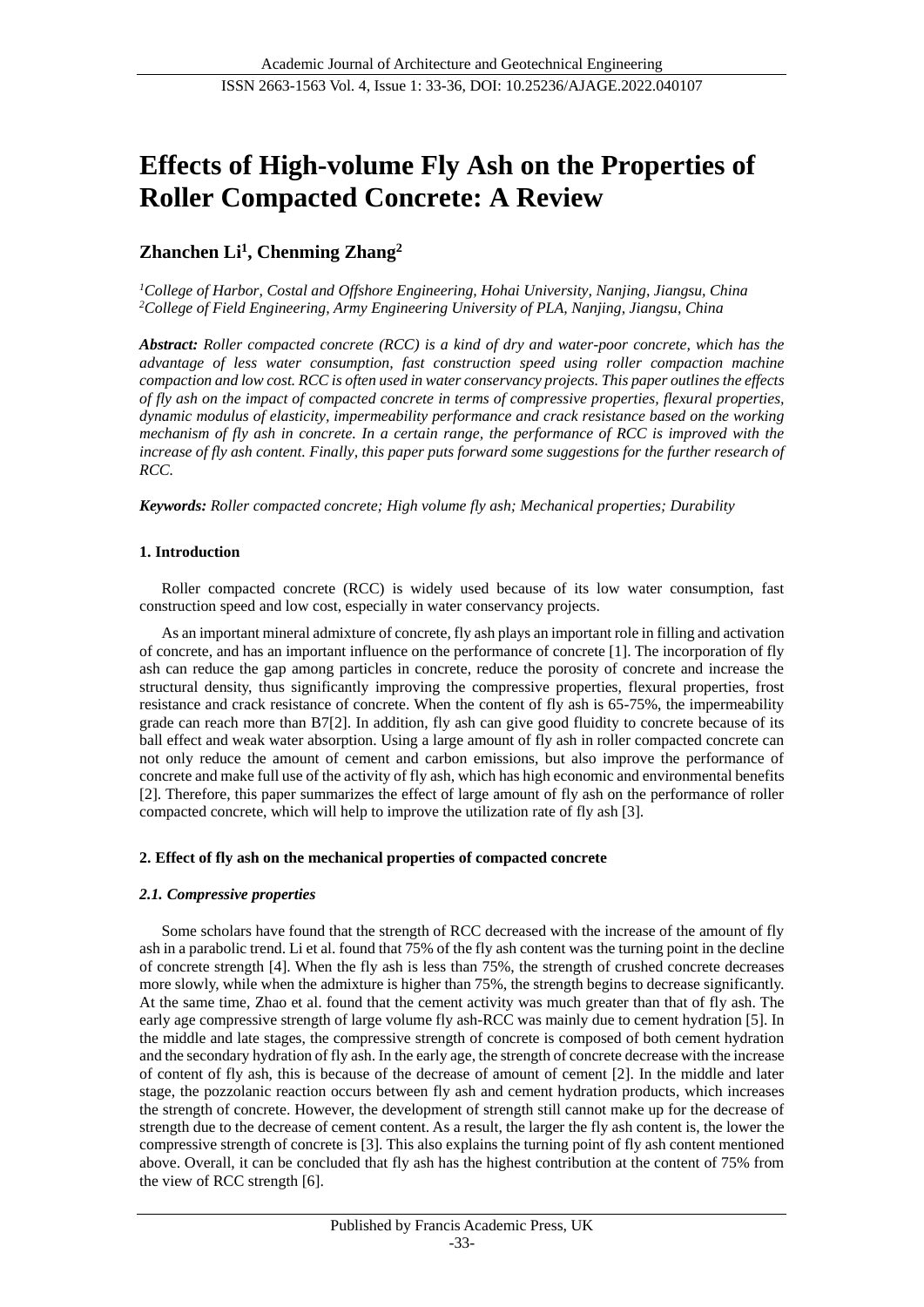# ISSN 2663-1563 Vol. 4, Issue 1: 33-36, DOI: 10.25236/AJAGE.2022.040107

#### *2.2. Flexural properties*

Some scholars have found that there is a certain link between the flexural strength and compressive strength of RCC with different content of fly ash [7]. Li et al. found that the development trend of flexural properties of RCC with large amounts of fly ash was similar to the development of compressive strength. For instance, the compressive strength and flexural strength of concrete with low water to binder ratio are higher, which is because reducing the water-binder ratio increases the content of hydration products and reduces the porosity of concrete [4]. Ruan et al. found that the water-cement ratio and the amount of cementitious material have more obvious effects on the porosity of RCC with high content of fly ash [8]. As a result, the compressive strength of the concrete can be greatly improved in the early stage. At low water to binder ratio, the concrete can obtain high compressive and flexural strengths in all periods. However, Liu et al. also found that due to the presence of micro-aggregate effect, the micro-beads and debris of very small particle size in fly ash can be equivalent to unhydrated cement particles in RCC [4]. The strength values of all ages of RCC increase with the increase of fly ash under the condition that the amount of cement and water consumption are basically the same [9].

#### *2.3. Dynamic elastic modulus*

The compressive and tensile moduli of high-volume fly ash RCC increased with the increase of compressive and tensile strength of concrete. Liu et al. found that the ultimate tensile value of concrete was improved with the increase of the amount of fly ash under the condition of the same cement content. Moreover, the tensile value of concrete increases rapidly with the increase of curing age. In the case of high-volume fly ash RCC, the water consumption of the RCC was significantly reduced with the increase of the maximum size of the coarse aggregate, which slightly increased the ultimate tensile value of RCC [8].

Ai et al. found that the quality and admixture of fly ash was not significant for the increase in modulus of elasticity in the large volume fly ash-RCC [9]. It was also reported that the growth of modulus of elasticity in relation to strength in large volume fly ash concrete [4]. In addition, the elastic modulus of fly ash concrete was higher than that of normal concrete at similar strength. This is due to the unhydrated fly ash particles act as fine aggregates and inhibit the deformation of the concrete. Moreover, Liu et al. regressed the experimental data and obtained the following relationship between the elastic modulus  $E_h$  and the compressive strength  $f_{cu}$ :

$$
E_h = 6.3\sqrt{f_{cu}}\tag{1}
$$

The regression curve derived from this equation is in basic agreement with the experimental data.

# **3. The effects of fly ash on the performance on RCC**

Some studies have shown that fly ash can improve some of the durability of concrete, e.g., fly ash can significantly improve the frost resistance of concrete, its resistance to carbonation and its resistance to corrosion of reinforcing steel. In the following section, this paper will analyse the effects of fly ash on the RCC in terms of its impermeability, frost resistance and crack resistance.

#### *3.1. Permeability resistance*

There exists a close link between the impermeability of large volume fly ash-RCC and its durability, which will directly affect the performance of concrete resistance to freezing and thawing, corrosion of reinforcing steel, carbonation and salt erosion. Impermeability is an important indicator of the durability of concrete. Ai et al. found that when fly ash is mixed into concrete, chemically stable mullite and quartz can play a microaggregate role [10]. As a result, the incorporation of fly ash can improve the uniformity of hardened concrete. Then the pores and capillaries in the concrete were gradually filled and refined. Consequently, the structural strength and impermeability of the paste are significantly improved. The potentially active aluminosilicate vitreous body will play the role of a cementing material to optimise the microstructure of the concrete, which in turn enhances the impermeability of the concrete.

Dong et al. found that the fly ash content of concrete cannot exceed 50% at a water to binder ratio of 0.50 when the impermeability grade of concrete is W8. If the water to binder ratio is 0.55, only the roller compacted concrete with 40% fly ash can meet the impermeability requirements. Li et al. reported that the high content of fly ash has an obvious effect on the impermeability of RCC. When the fly content is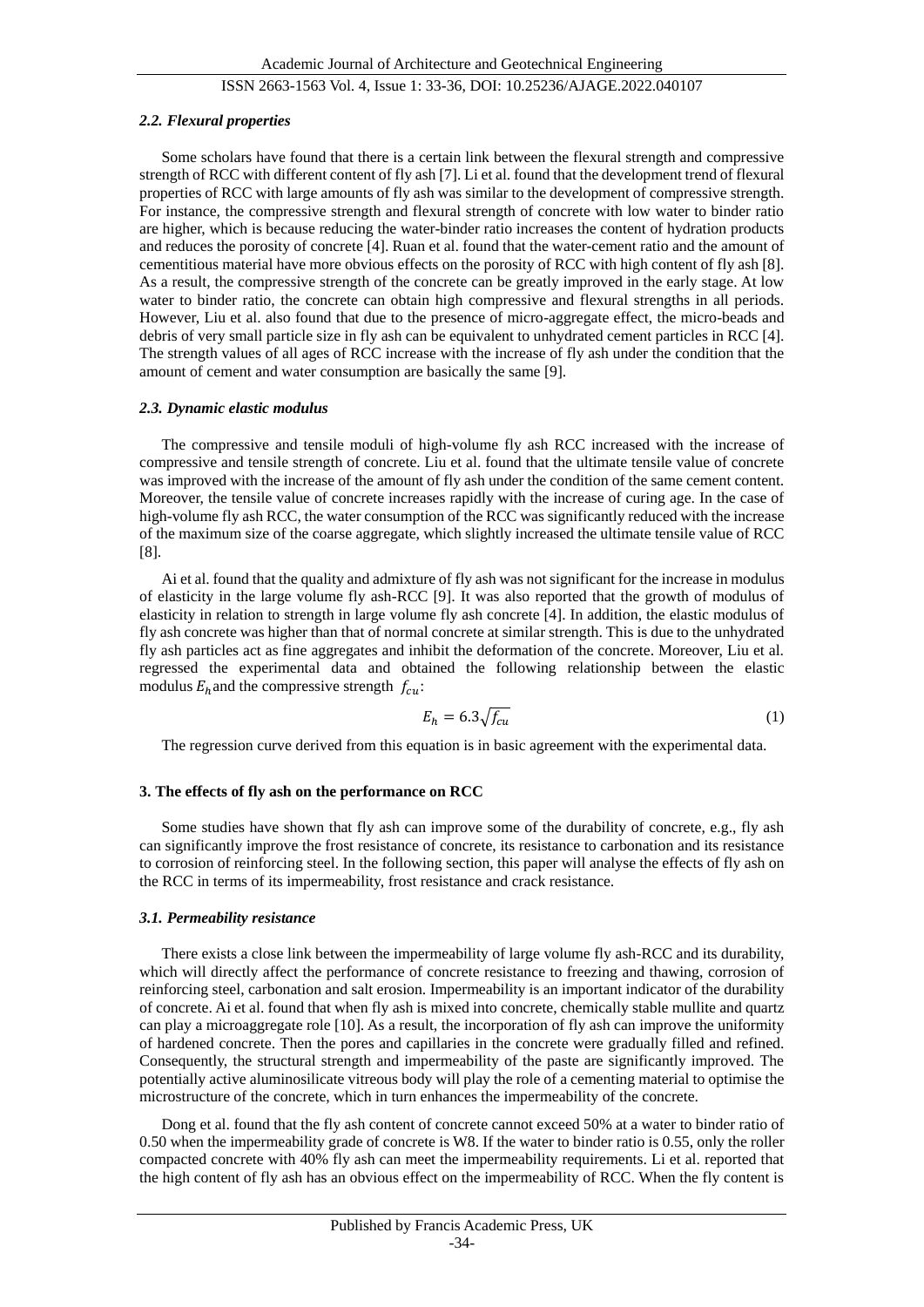### ISSN 2663-1563 Vol. 4, Issue 1: 33-36, DOI: 10.25236/AJAGE.2022.040107

65-75%, the impermeability grade of concrete can reach more than B7, while the impermeability of roller compacted concrete decreases sharply when the fly content increases from 75% to 85%. This indicates that the effects of fly ash content on impermeability is more obvious than mechanical properties [11]. Therefore, fly ash as an economic admixture, it is appropriate to use its "water-binder ratio effect" to compensate and improve the impermeability. However, it is more important to select the best dosage of fly ash admixture [12].

#### *3.2. Frost resistance*

Dong et al. found that the quality loss of roller compacted concrete with more than 60% fly ash increased significantly in the process of freezing and thawing. Ai 's group found that fly ash incorporated into concrete affects the degree of hydration of cement, the pore structure of concrete and the effect of air-entraining agents. As a result, it has an effect on the frost resistance of concrete [9]. The effects of fly ash on frost resistance of roller compacted concrete was still controversial. Some studies reported that the frost resistance of fly ash concrete was better than or close to that of normal concrete. On the other hand, some studies have come to the exact opposite conclusions. With the same air content and compressive strength, the frost resistance of fly ash RCC mainly depends on the quality of fly ash and its dosage. Du et al. found that an increase in the amount of fly ash admixture would worsen the frost resistance of concrete, which is consistent with the findings of Ai et al [7]. At the same time, Du et al. also found that the maximum amount of fly ash within 60% of RCC can still meet the specification requirements in water conservancy projects. They also found that the strength and frost resistance of RCC are not fully correlated. The initial strength and fly ash content would jointly affect the frost resistance of the RCC in the case of a short curing age. Liu et al. argue that RCC with high content of fly ash has higher frost resistance, which is due to the increase of the amount of fly ash, the decrease of water to binder ratio, the increase of concrete compactness (apparent density) and the increase of strength of each age [13].

#### *3.3. Anti-cracking performance*

Nowadays, the rapid construction technology of RCC is mostly used in the construction of large hydropower stations at home and abroad. Considering the technical characteristics of dam construction materials with high content of fly ash and low amount of cementitious materials, the crack resistance of RCC is of great significance to ensure the long-term safe operation of water conservancy projects. Lin et al. have studied the layered RCC, in which the crack resistance parameters of RCC can be calculated by the following formula [14].

$$
\phi = \frac{\varepsilon_P R_l}{a T E} \tag{2}
$$

They found that the tensile strength of RCC layer increased with the increase of total cementitious materials. In addition, the adiabatic temperature rise value of RCC was significantly reduced and the crack resistance of RCC was enhanced. Moreover, they cleared that the layer must be treated effectively to improve the crack resistance of RCC layer after the final setting of RCC.

#### **4. Conclusions**

The main conclusions of this paper are as follows.

(1) In terms of compressive strength, the strength of RCC decreases with the increase of fly ash in a parabolic trend, and the fly ash has the highest contribution strength for RCC at about 75%.

(2) In terms of flexural strength, the development trend of flexural properties of the large amount of fly ash in RCC is similar to the development of compressive strength. The strength values of RCC at all ages increase with the increase of fly ash amount.

(3) In terms of dynamic elastic modulus, the compressive elastic modulus and tensile elastic modulus of RCC with high content of fly ash increase with the increase of compressive strength and tensile strength.

(4) In terms of impermeability and frost resistance, the impermeability and frost resistance of concrete with large amount of fly ash increase with the increase of concrete compactness (apparent density) and strength.